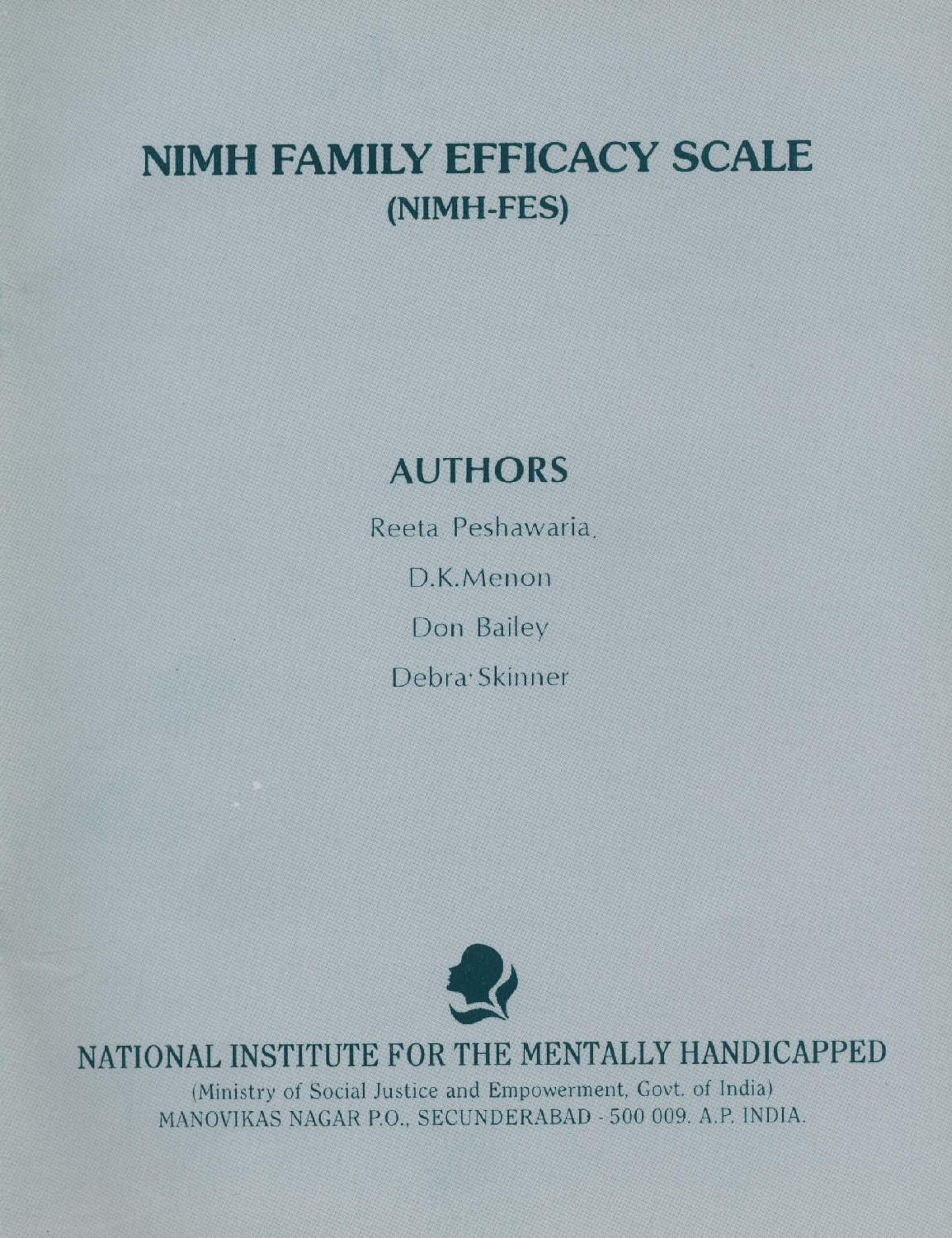# NIMH FAMILY EFFICACY SCALE (NIMH-FES)

# AUTHORS

Reeta Peshawaria D.K. Menon Don Bailey Debra Skinner



# NATIONAL INSTITUTE FOR THE MENTALLY HANDICAPPED

(Ministry of Social Justice and Empowerment, Govt. of India) MANOVIKAS NAGAR P.O., SECUNDERABAD . 500 009. A.P. INDIA.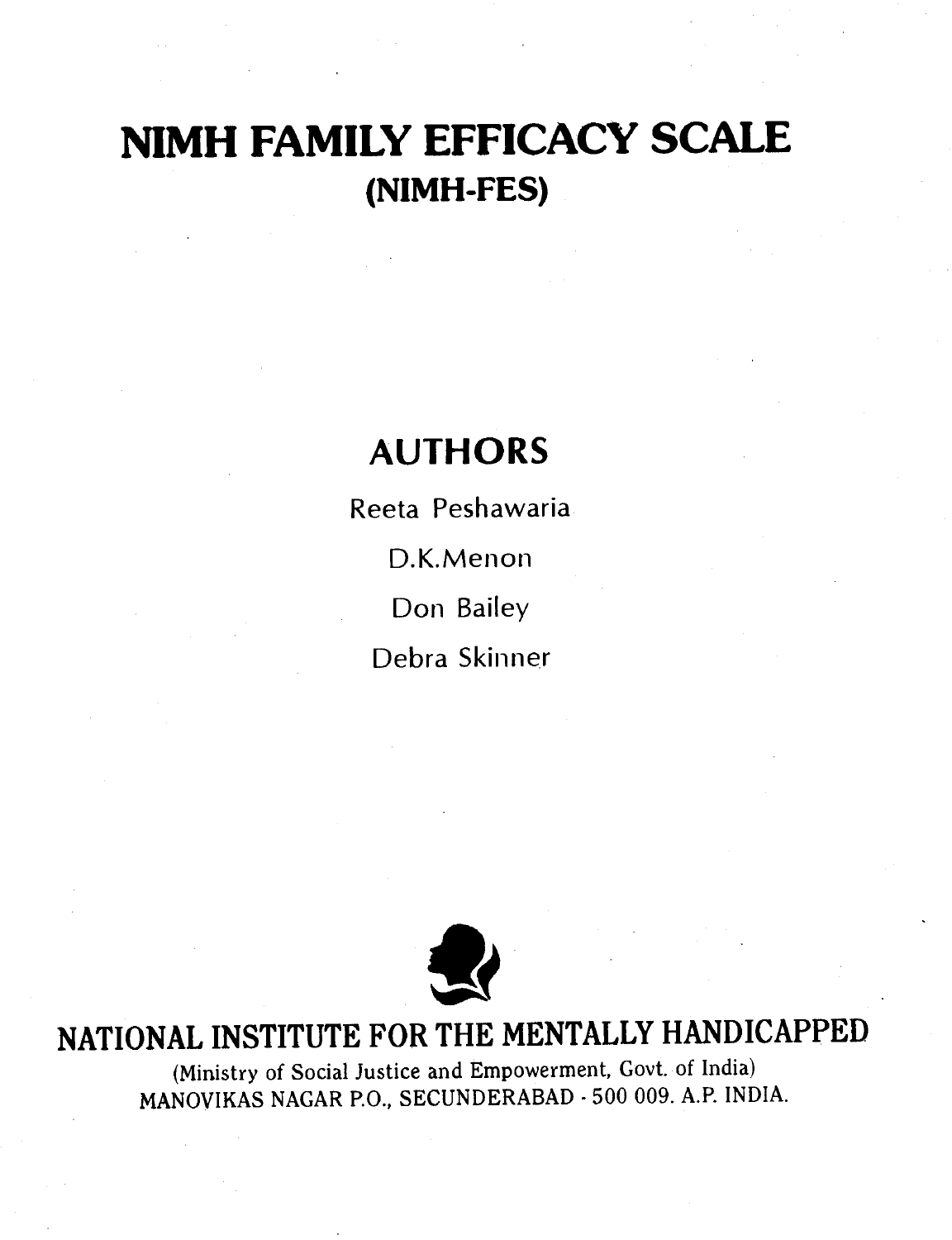### National Institute for the Mentally Handicapped (NIMH) Manovikasnagar, Secunderabad-500 009, A.P. India.

### ISBN 81-86594-16-7

October, 2000.

All rights reserved

Printed at: Sree Ramana Process, 1-7-270, S.D. Road. Secunderabad - 500 003. Ph : 040-7811750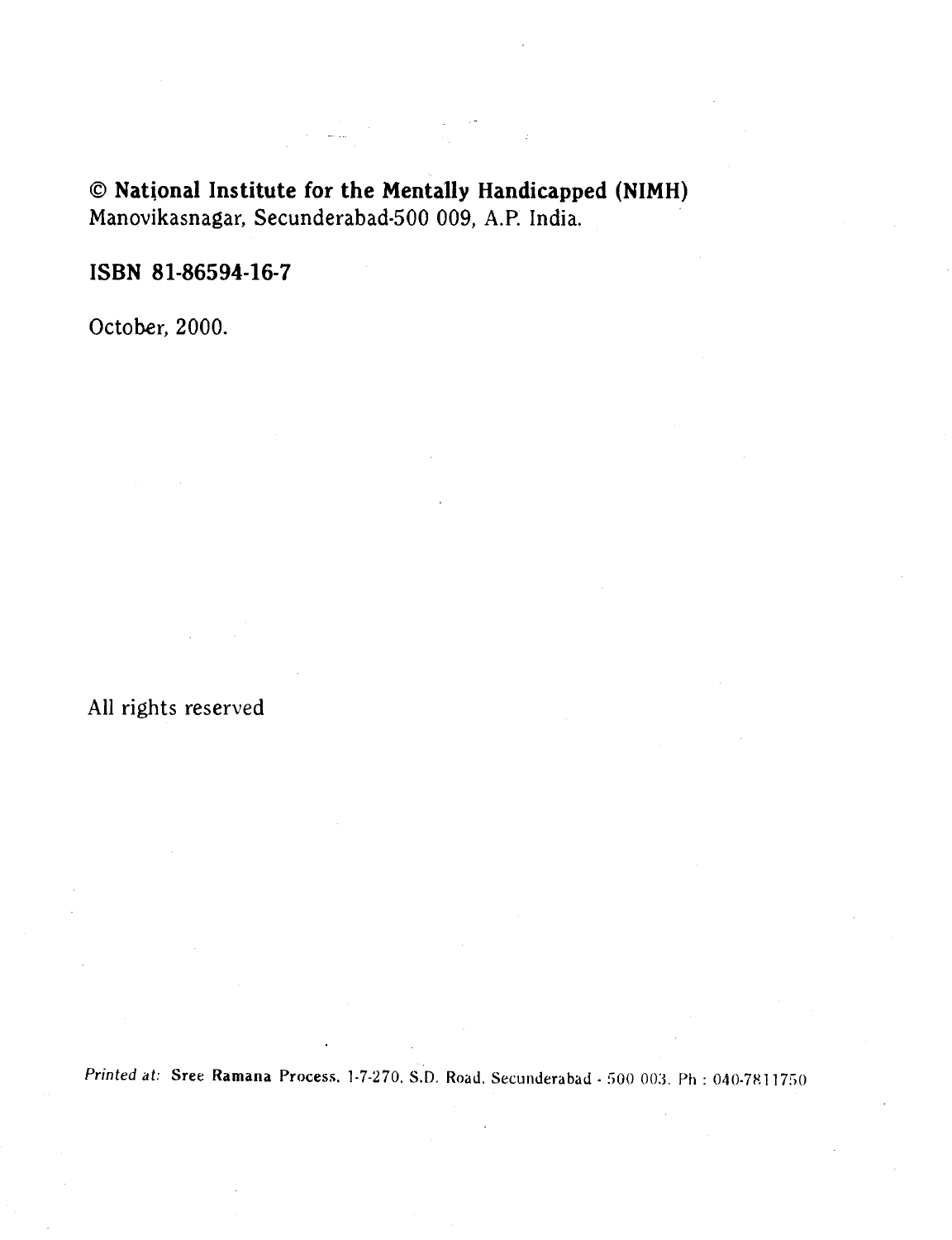# PROJECT TEAM

University of North Carolina, US

RESEARCH OFFICER Mr. Rahul Ganguly

### RESEARCH ASSISTANTS Mr. Rajshekhar

TITLE OF PROJECT Family Intervention and Support Programmes for<br>Persons with Mental Retardations (1998-2003)

 $\mathcal{L} = \mathbf{X} \mathbf{A}$ 

PRINCIPAL INVESTIGATORS Dr.Reeta Peshawaria and Dr.D.K.Menon NIMH, Secunderabad, India E-mail : r\_peshawaria@hotmail.com

US COLLABORATORS Dr.Don Bailey and Dr.Debra Skinner

(June 1998-February  $1999$ 

Ms. Binapani Mohapatra (March 1999-July 1999) .

 $(February 1999 - \text{continu**inig**)$ 

Ms.Santosh Kumari (February 1999 - August 1999)<br>  $\begin{array}{c}\n\vdots \\
\vdots\n\end{array}$ 

Ms.Divya Bhatia (May 1999.-July 1999)

Ms.Martha David (February 2000 - continuing) .

Mrs.Saila Kumari (February 2000 - continuing) .

Mr.Arul Raj (September 2000 - continui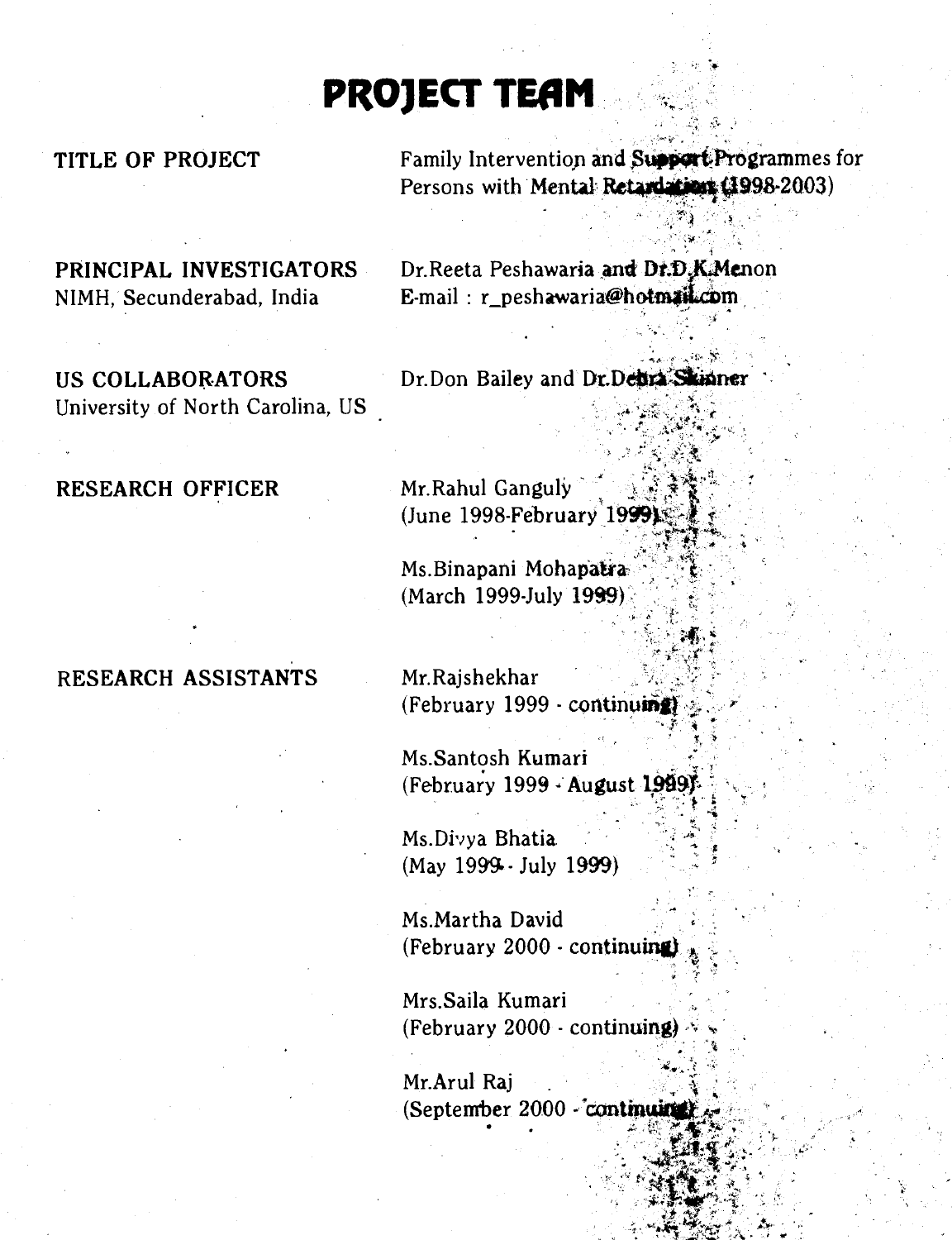# IDENTIFICATION DATA SHEET

Ė

 $\ddot{\cdot}$ 

÷

 $\ddot{\cdot}$ 

| Name of the interviewer |  |
|-------------------------|--|
| Position held           |  |
| Name of the Institute   |  |

Date

### CHILD CHARACTERISTICS

Name

Age

Sex

Level of mental retardation and associated conditions (if any)

### FAMILY CHARACTERISTICS

Total family income

Type of family  $\qquad \qquad : \qquad \text{nuclear}/\text{non nuclear}$ 

Family status : intact/broken

Address and Telephone No

Family No: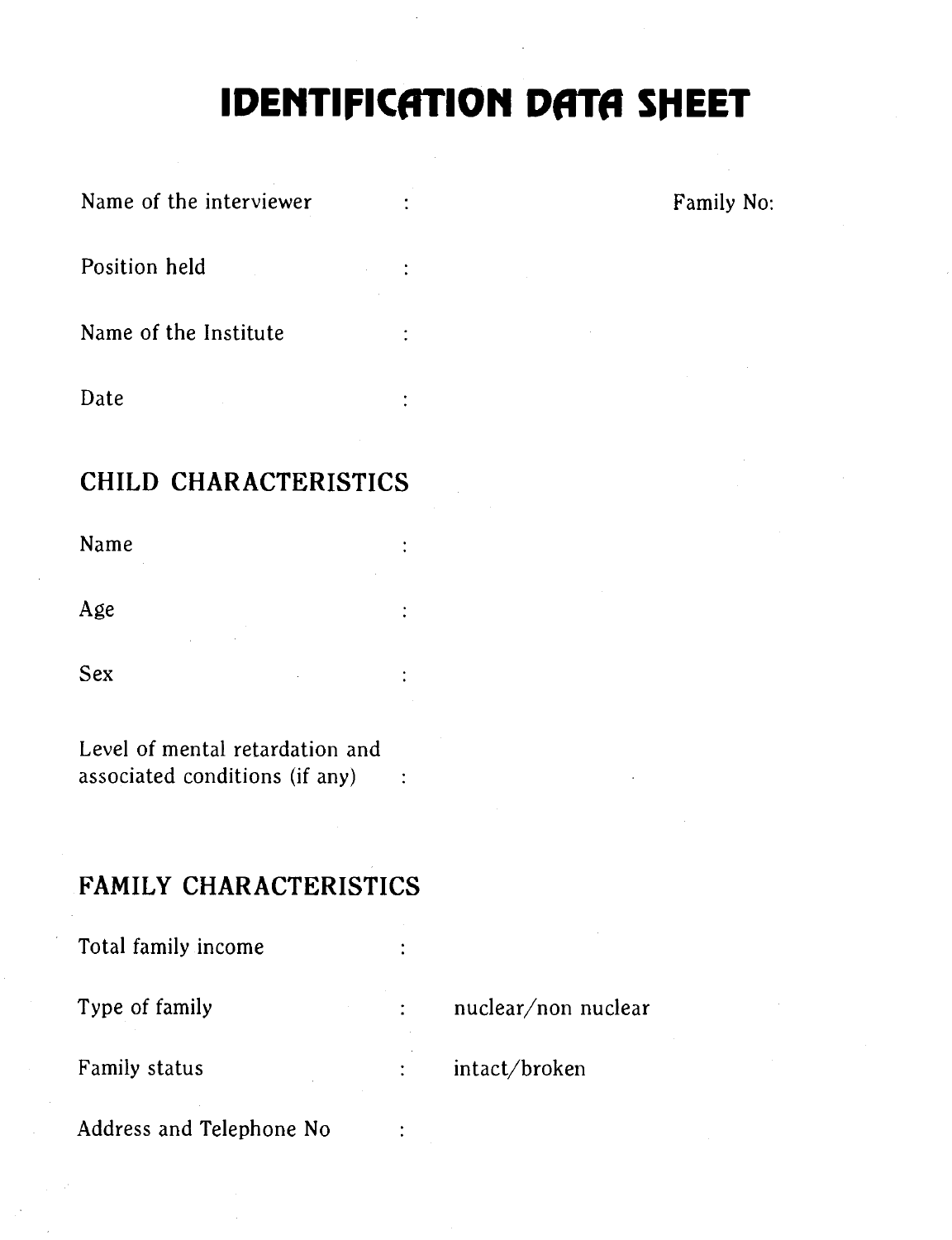# **INTRODUCTION**

NIMH Family Efficacy scale (NIMH - FES) has been developed as part of a research project on "Family Intervention and Support Programmes for persons with mental retardation" funded by the US-India rupee fund (1998-2003).

A need was felt to develop a culture specific tool which could be used to assess and identify;

(a) strengths of the Indian families,

(b) the uniqueness and typical characteristics of the families,

- (c) the family climate and functioning of the families,
- (d) to identify the thrust areas for family intervention,
- (e) to objectively evaluate the family intervention programmes.

Though NIMH-FES has been targeted to be used with parents having mentally retarded persons, this tool can also be used with families having non-handicapped persons or with other significant adult members of the families apart from the parents.

As the first step towards the development of NIMH-FES, 20 parents (13 mothers and 7 fathers) of 13 mentally retarded individuals, 20 parents (12 mothers and 8 fathers) of 12 intellectually normal individuals and 5 professionals working with families having mentally retarded individuals were interviewed on "what the respondents considered were the strengths of Indian families or what they considered were the characteristics of strong, happy and prosperous Indian families". The responses ofthe parents and professionals helped in developing 15 major themes/areas of family efficacy. As the second step, depending upon each of the theme, vignettes were developed. As the third step the vignettes and themes in.umbled up manner were given to 10 parents of mentally retarded individuals and 30 professionals working in the field of mentai retardation, who were requested to match the vignettes with the themes. They were also asked to indicate by ticking against each theme whether it was highly indicative, little indicative or not indicative of a strong, happy, prosperous family. Comments on vignettes were also sought. The data revealed significantly high correla-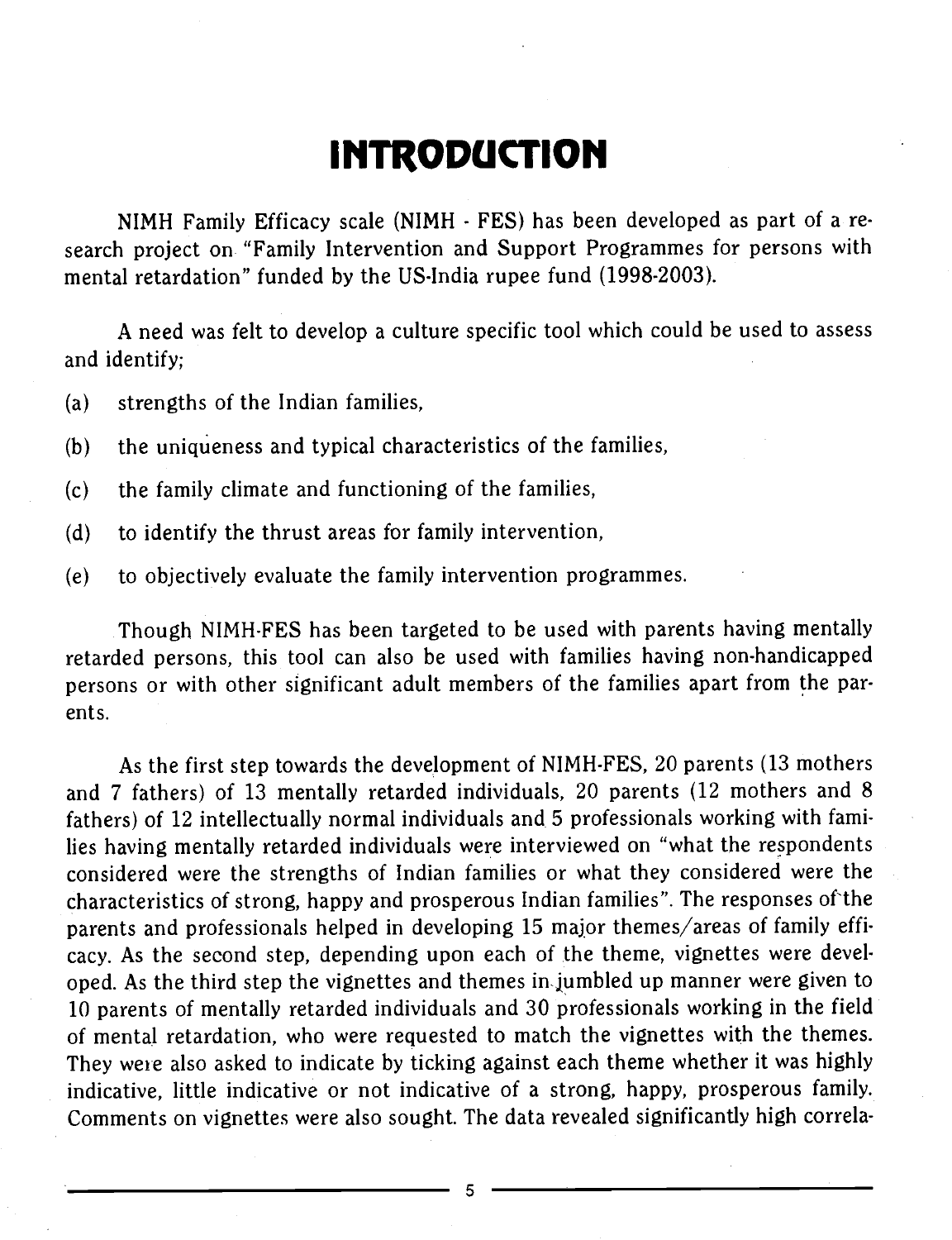tion between vignettes and themes. The themes of 'Trust, communication and finan cia!' were endorsed highest as indicators of strong, happy and prosperous family. 'Roles and responsibilities, time and faith in GOD' were endorsed as less indicative of strong, happy and prosperous family. Since none of the endorsements were less than 50%, all the 15 themes/areas were retained which includes;

1. Sacrifice

2. Faith in God

3. Financial

4. Values

5. Health

6. Trust

7. Acceptance

8. Crisis

9. Social support

10. Communication

11. Roles and responsibilities

12. Optimism

13. Decisions

14. Time

15. Independence

To measure the family's uniqueness and degree of strength of each of the 15 themes listed above, a system of rating of 3, 2 or 1 score was adopted as indicated in the tool. As the next step, a pilot study was conducted on a sample of 10 parents of mentally retarded individuals using the NJMH-FES the same 10 parents were also administered family functioning style scale (by C.Dunst & Carol Trivette 1988). The results indicated a significant high correlation (r=0.882, 0.001) between NIMH-FES and the Family functioning style scale. Five parents of Mentally retarded individuals were interviewed by two raters independently using NIMH - FES. The inter-rater reliability between two raters was found to be  $(r=0.934; p<0.001)$ . The final study is in progress under the project.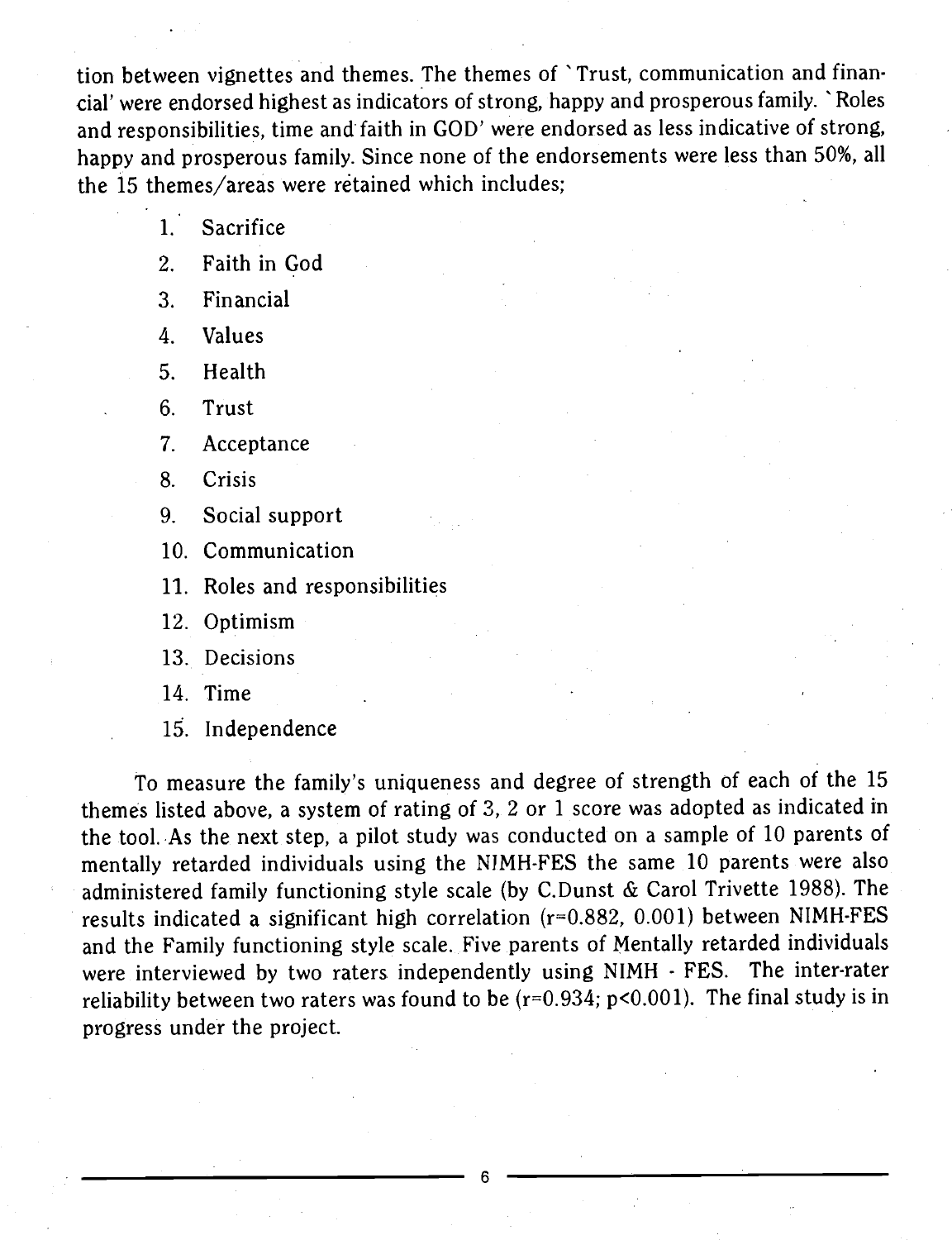## GUIDELINES FOR ADMINISTRATION AND SCORING OF MIMH-FES

- 1) Interview method is preferred over self-reporting method for gathering information using NIMH-FES.
- 2) The scale should be used by a person trained in interview method.
- 3) The interviewer should go through the scale and get familiarised with the items in the scale before using it.
- 4) The interviewer should be familiar with the family members of the index child with mental retardation to be interviewed to an extent that the respective family members feel comfortable to share their concerns with the interviewer. Hence adequate rapport with the family members is essential before starting to use NIMH - FES.
- 5) The interviewer must take consent before using the scale with each of the parent. The scale should be used separately for both mother and father and as far as possible use the scale for both mother and father at the same session one after the other or interview both mother and father at the same time using separate interviewers.
- 6) Read the 'Instructions' paragraph to the respondent and ensure that he/she has understood the intentions of the assessment.
- 7) The items included in NIMH FES should be asked in the same sequential order.
- 8) The interview sbould be conducted in such a way that the interviewer does not influence the decision of the concerned respondent.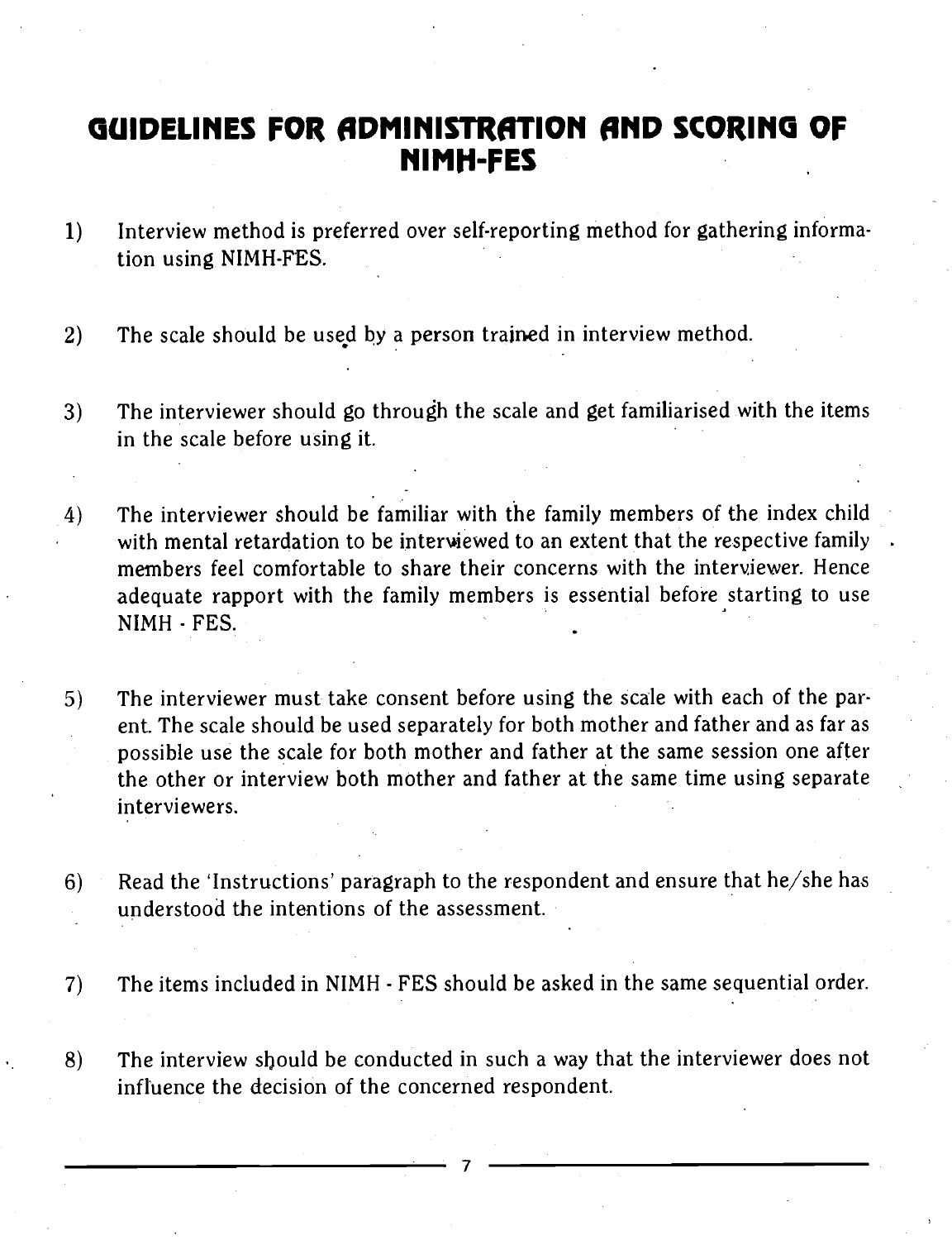- 9) For each item on NIMH-FES the interviewer must obtain choice option from concerned respondent and check' for score 3, 2 or 1 with key given at the end of each vignette. Enter score in the appropriate box for mother and father at each assessment period.
- 10) Enter the total score of each of the themes/areas as also the grand total score obtained by respondent on NIMH-FES at the appropriate places provided in the profile sheet. The higher the scores the higher the family efficacy.
- 11) Complete the NIMH-FES profile sheet after the assessment, for both parents separately.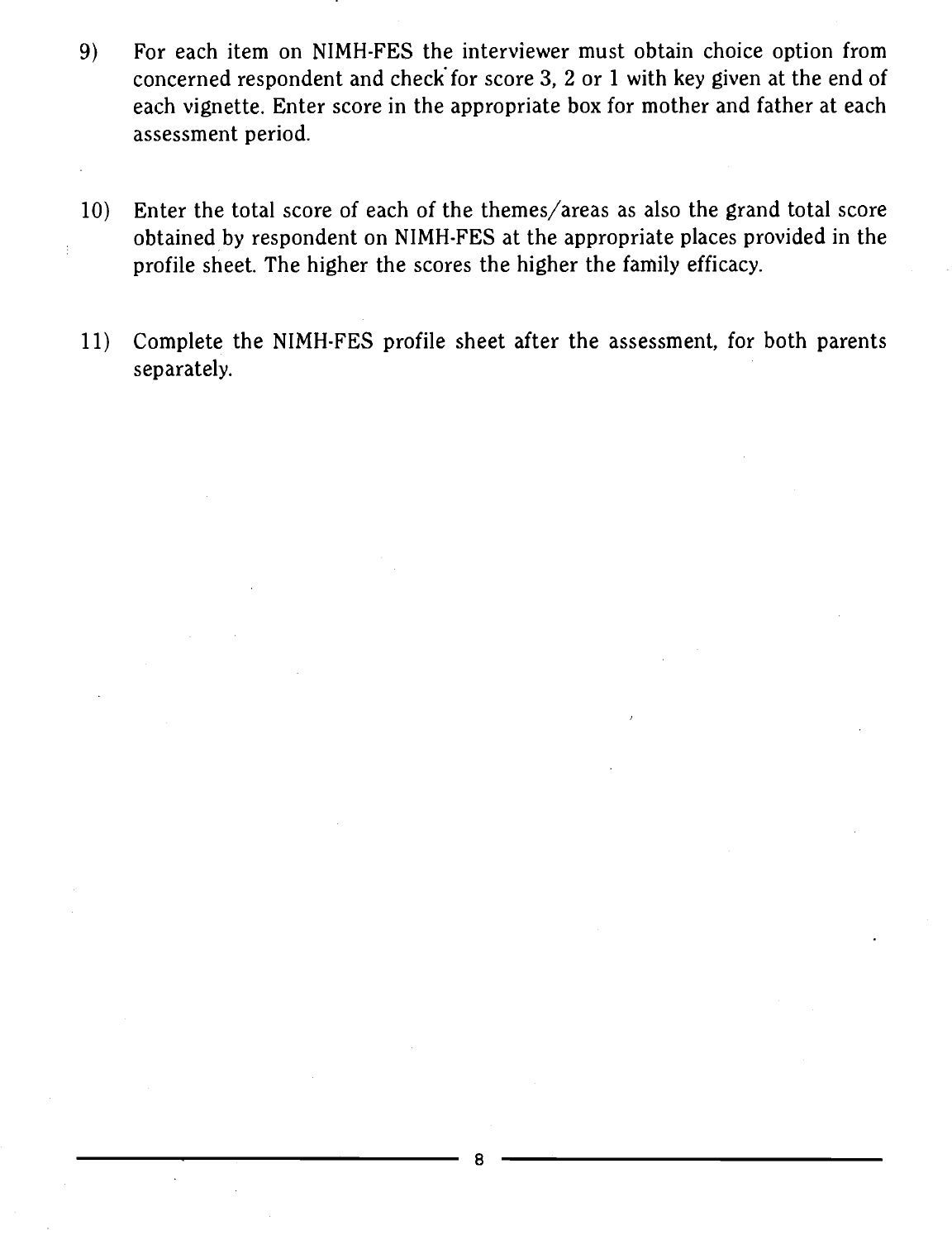# NIMH-FAMILY EFFICACY SCALE (NIMH-FES)

Client Name : Interviewer's Name: Date: (person with mental retardation)

Family No: Baseline:

Respondent's Name : 1st Assessment :

Mother/Father (Tick)

2nd Assessment:

3rd Assessment:

4th Assessment:

### Instructions

Every family is unique and has its own unique ways to deal with various situations even though they may be common to all families. The situations given in this scale is only to assess the "uniqueness" of your family. Each situation lists 3 options from which you are expected to choose one which is most like your family.

- 1. From the following options which one is most like your family when it comes to taking decisions.
- a). There is a one family whose members feel that individual needs are more  $\left($ important than the joint needs of the family. Whatever is important for the individual should be considered important for the family. One cannot sacrifice individual needs for the sake of family. Other family members will accept personal gains of the individual eventually over a period of time.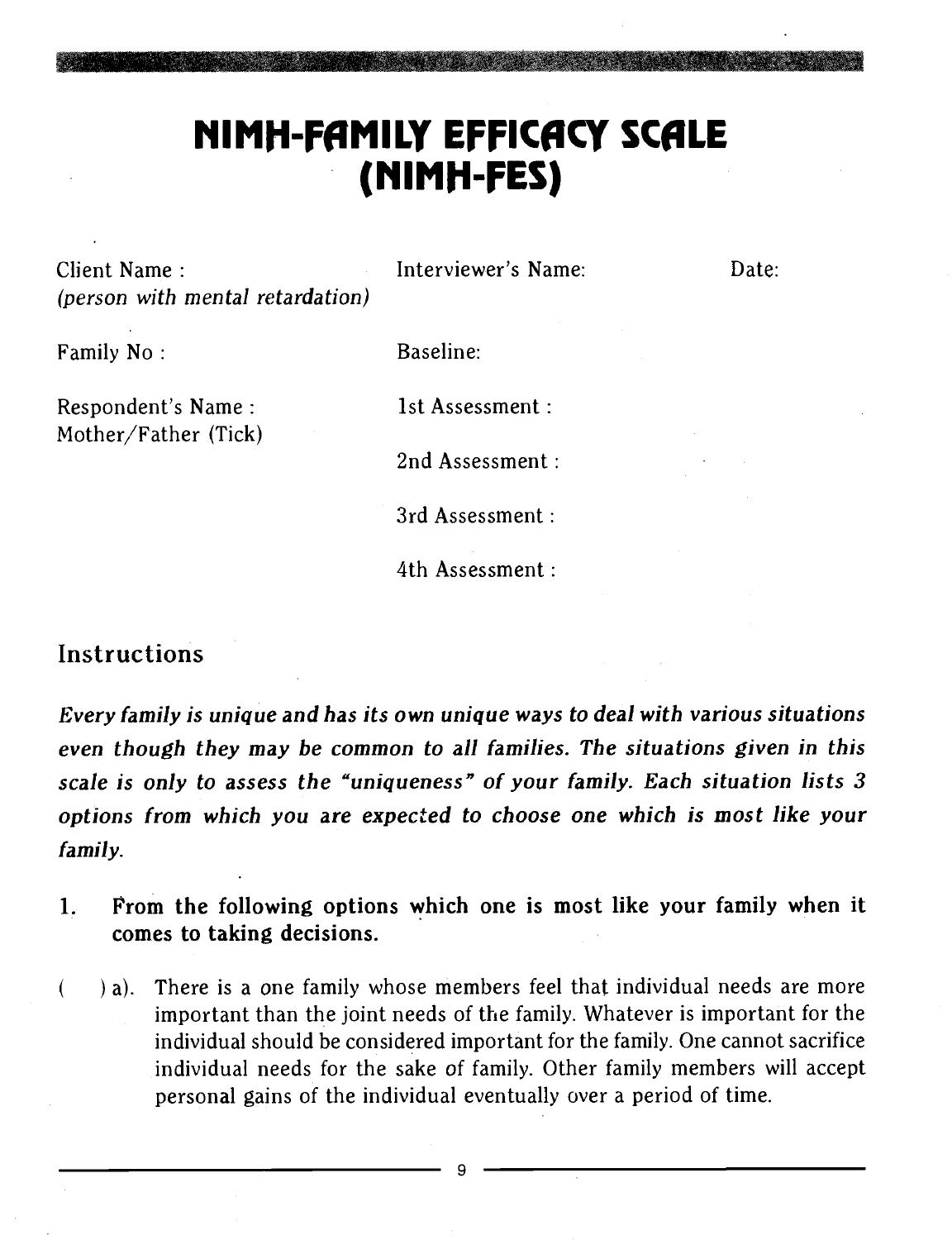- (b) There is another family whose members believe that decisions should be taken in such a way that they are for the good of the entire family without sacrificing the individual aspirations of its members.
	- $(c)$ . There is a third family whose members work together jointly for the welfare of the entire family because they strongly believe in achieving prosperity for the entire family rather than of one individual. They do not hesitate to forgo their personal gain for the sake of the family. For them family is more important than an individual.

### Score 1 for  $(a)$ , 2 for (b) and 3 for (c)

| <b>Mother</b>                        | Father                                      |  |  |  |  |  |  |  |
|--------------------------------------|---------------------------------------------|--|--|--|--|--|--|--|
| <b>Baseline</b><br>2nd<br>4th<br>1st | 4th<br>3rd<br><b>Baseline</b><br>2nd<br>1st |  |  |  |  |  |  |  |
|                                      |                                             |  |  |  |  |  |  |  |
| i sa Mangalang Kabupatèn Ka          | $ -$<br>- -                                 |  |  |  |  |  |  |  |

- 2. Which of the following options is true for your family with regard to having faith in God.
	- $\alpha$ ) a) Elderly wise people say that whatever happens in life is determined by God Almighty. The family must have complete faith in Him. After all, every thing is in the hands of God
	- b) There are some families who think differently. According to them God helps only those who help themselves. That's why we should have faith in God, but.shou14 also continue to do our work dutifully.
	- $c$ ) C) There are some families who do not believe in this. They say that individual must have faith in one's own self. Only those who are weak, seek the help of God. Therefore, a person must have faith in one's own self.

### Score 1 for  $(a)$ , 2 for (c) and 3 for (b)



€

€



 $\frac{1}{10}$  10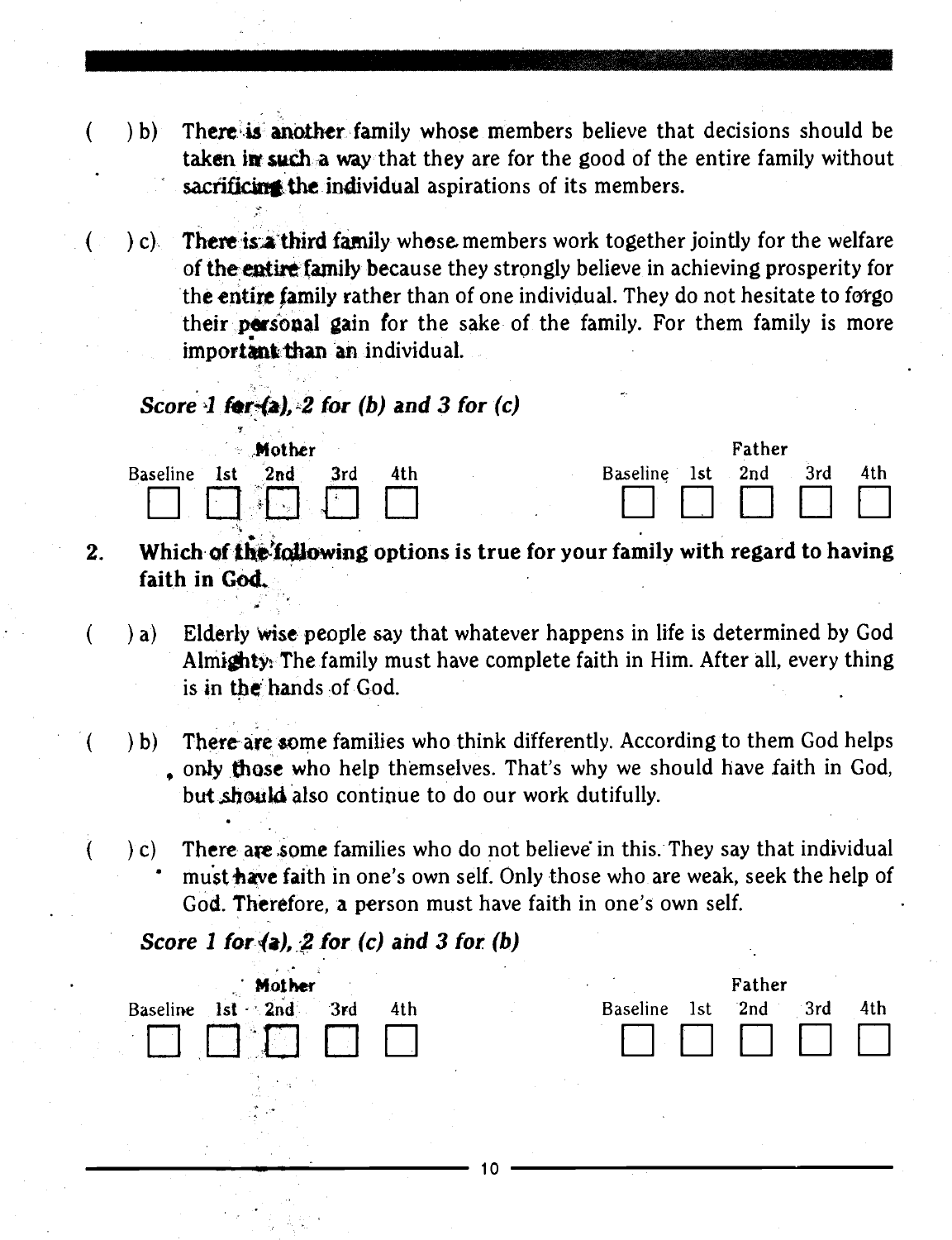- 3. Food, clothing and shelter are the basic needs of all families. In addition, family has to meet expenditure on education of children and health of all its members. There are several kinds of expenses in life. Which of the following options is most like your family.
	- a) Family is able to meet all these expenses easily, because the family is financially well off.
	- ) b) Family is able to just meet all its basic expenses within its resources? That is, neither there is any excess, nor there is any acute shortage. It is possible to meet just all basic expenses within reasonable limits.
	- c) Family has lot of difficulty in meeting the expenses, because the family is financially poor.

Score 1 for (c), 2 for (b) and 3 for (a)

 $\overline{ }$ 

€

 $\overline{(\ }$ 

(

|                  | Mother |       |     |  |              | Father |      |      |  |
|------------------|--------|-------|-----|--|--------------|--------|------|------|--|
| Baseline 1st 2nd |        | – 3rd | 4th |  | Baseline 1st | 2nd    | -3rd | 4th. |  |
|                  |        |       |     |  |              |        |      |      |  |

- 4. Please help us to understand what is your family like from the following three options.
- ) a) Some families give more importance to human life. They believe in dignity € of life. According to them making money is less important than living a life of austerity but with dignity, respect, and honour in society.
- Ib) Some families consider it important to acquire lot of wealth and obtain, € material goods which can bring comfort in life, thinking that these will bring, happiness and peace in life. They do not hesitate pushing down other people to ensure their success.
	- c) But, some families give importance to both living a value based life as well as earn money and material goods.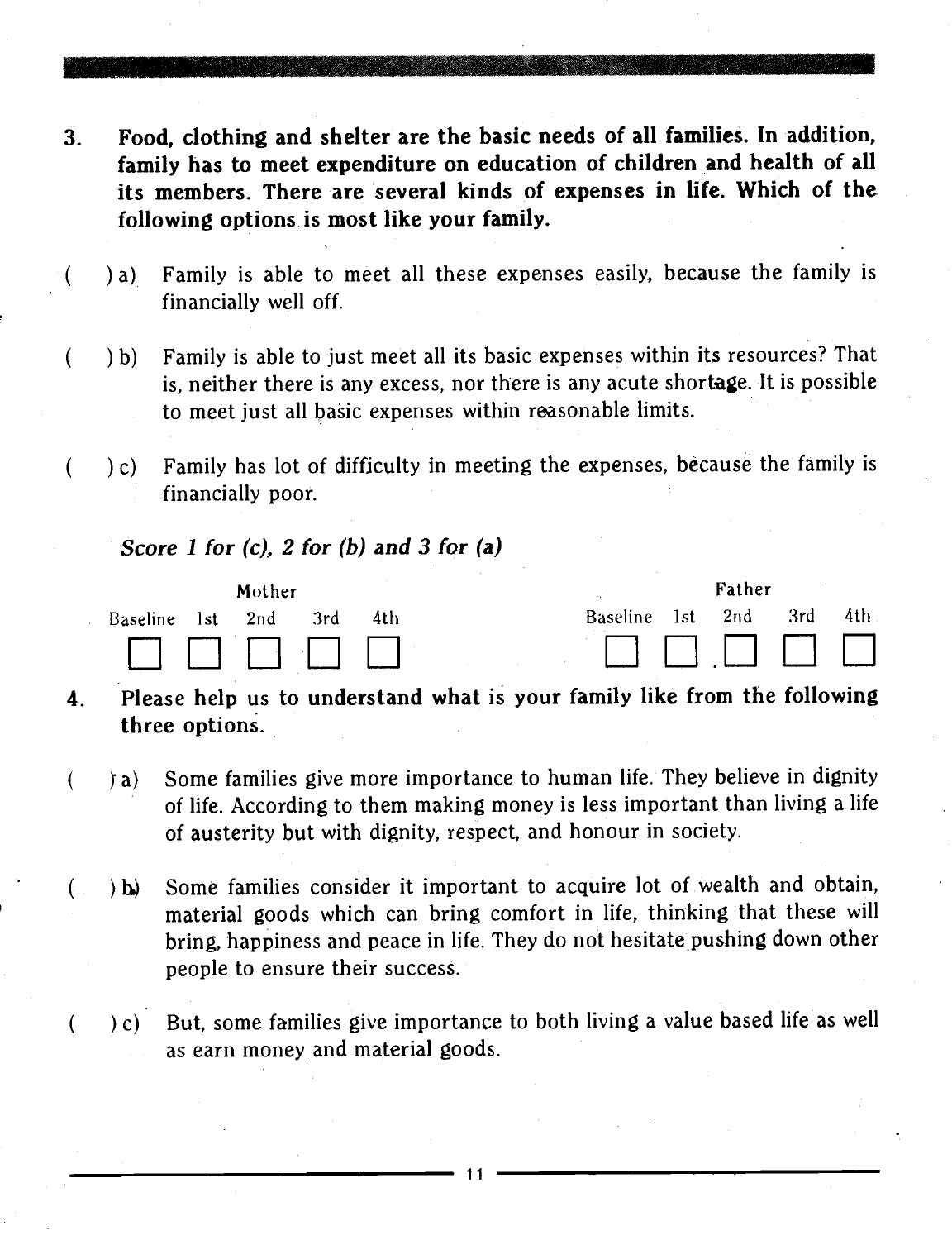### Score 1 for (b), 2 for (a) and 3 for (c)

|                  | Mother |      |      | Father                            |
|------------------|--------|------|------|-----------------------------------|
| Baseline 1st 2nd |        | -3rd | -4th | Baseline 1st 2nd<br>-4th<br>- 3rd |
|                  |        |      |      | <b>THE REAL PROPERTY</b>          |

5. Please choose the option from the following, which best describes your family related to the aspect of health and fitness.

- ) a) Family members do fall sick sometimes, however, they try to remain well  $\left($ and healthy.
- ( ) b) Family members are health and fitness conscious, so much so that they regularly do exercises and rarely fall sick?
- $(c)$  Most of the family members remain unwell and sick most of the time. For  $\left($ example, high blood pressure, diabetes, mental illness, or any other illness which has restricted the functioning of the family member(s) on long term basis.

### Score 1 for  $(c)$ , 2 for  $(a)$  and 3 for  $(b)$

€

| Mother   |     |     |     |     |                 | Father |            |     |     |  |  |  |
|----------|-----|-----|-----|-----|-----------------|--------|------------|-----|-----|--|--|--|
| Baseline | 1st | 2nd | 3rd | 4th | <b>Baseline</b> | - 1st  | 2nd        | 3rd | 4th |  |  |  |
|          |     |     |     |     |                 |        | 1111111111 |     |     |  |  |  |

- 6. Every family wilj have its share of good times and bad times. What happens when your family is in distress? Which among the following statements is true for your family.
	- ) a) Family members spontaneously come to help and have complete faith and trust in each other that they would help in times of distress?
- b) Family members rarely come to help, most of the times one cannot depend  $\overline{(\ }$ on the family. Family members struggle alone.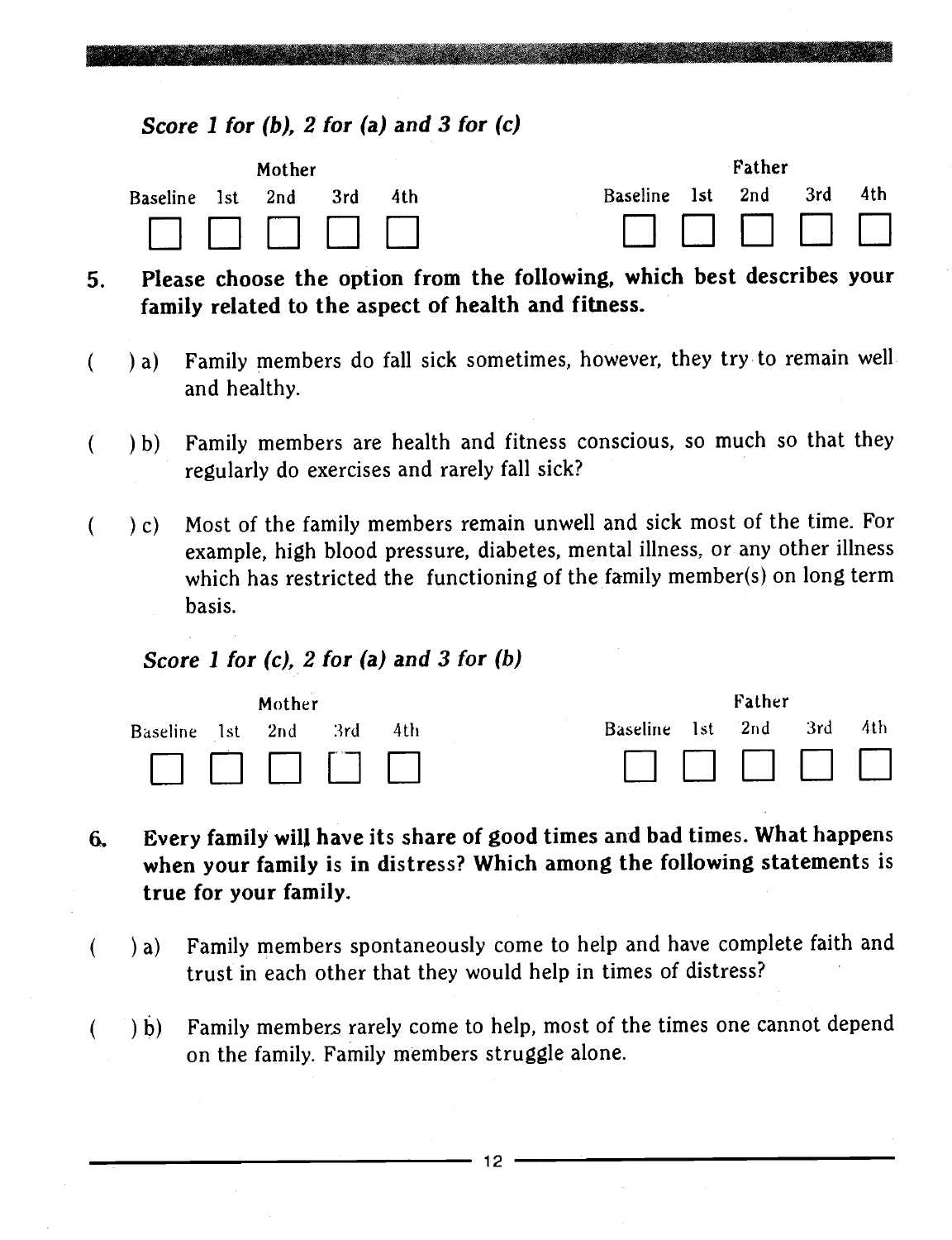c) Family members do help sometimes, one can depend on them on few occasions, while in some occasions one has to resolve the problem by self.

### Score 1 for  $(b)$ , 2 for  $(c)$  and 3 for  $(a)$

 $\overline{(\ }$ 



- 7. How does your family accept and support in times of need. Which out of the following three situations is true for your family.
- $\left($ ) a) On certain occasions family does provide full acceptance and support and sometimes the family is unconcerned.
- b) The family gives unrestrained love, affection, acceptance and understanding  $\overline{(}$ so much so that every family member is given an important place in the family. Family takes care of family members in whatever situation they are in.
- $\overline{(}$  $(c)$  Family members are not sure at all, whether they will get support from the family, such as unrestrained love, affection, and important place in the family. Family members feel like outsider and the family remains unconcerned.

### Score 1 for  $(c)$ , 2 for  $(a)$  and 3 for  $(b)$



- 8. What happens in your family when there is a crisis situation, such as loss in business, failure of crops, or sudden sickness, or failure in examinations or unexpected calamity? From the following options which is more like your family.
- $\overline{(}$ a) In all situations the family gets together and face the challenge jointly, by helping each other.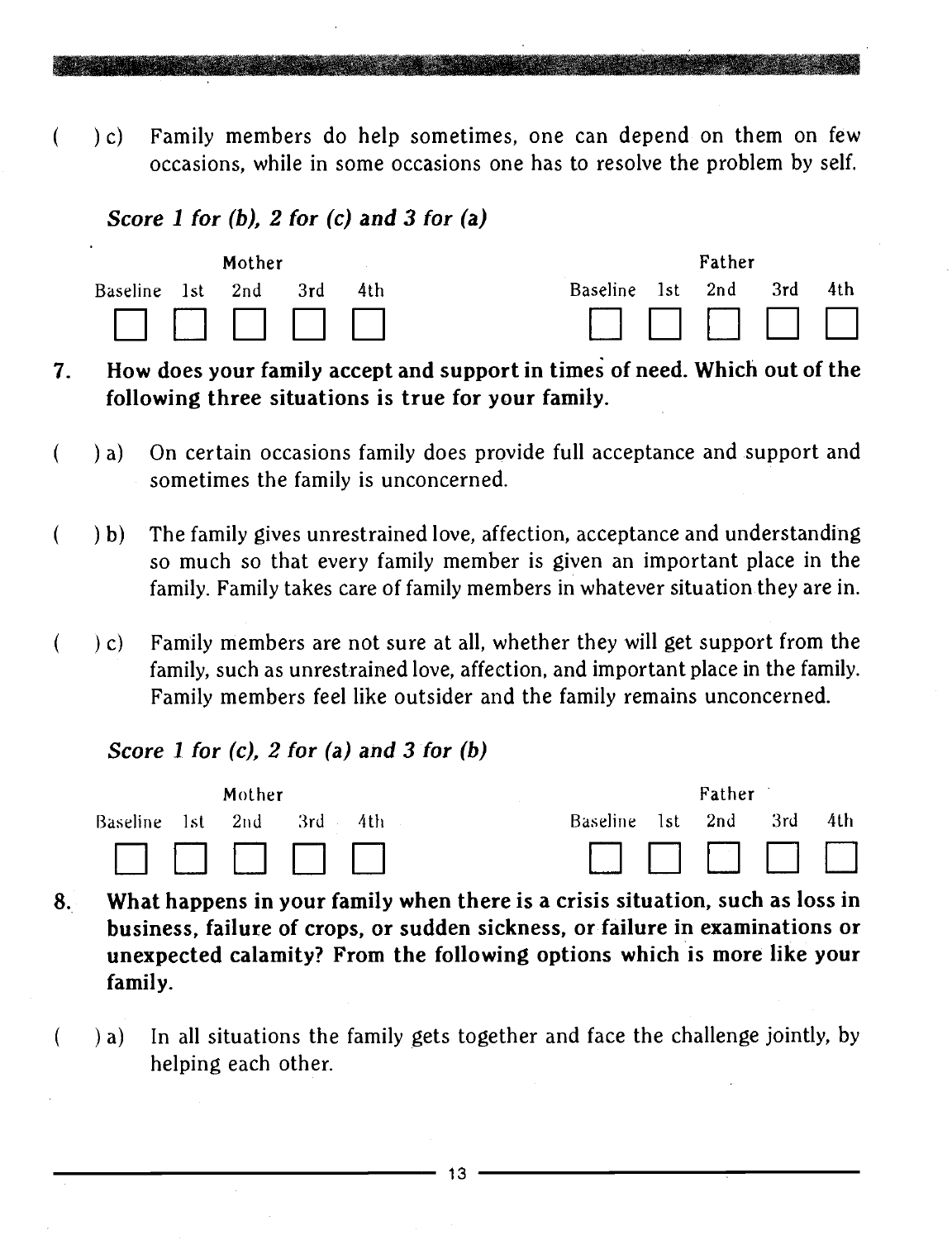- ( ) b) On certain situations the family will come together and face the challenge jointly, while on certain occasions the family leaves to face the situation themselves?
	- c) The family falls apart. or blames each other and do not help each other at all.

Score 1 for  $(c)$ , 2 for  $(b)$  and 3 for  $(a)$ 

 $\left($ 

€

 $\left($ 

 $\sqrt{ }$ 

€



- 9. How about support from friends and neighbours to your family. Which of the following three situations is like your family.
	- a) Friends and neighbours are not at all helpful and the family cannot rely on them.
		- b) Sometimes friends and neighbours do provide help or come to the rescue of the family, however, sometimes the family member has to fend for self.
	- (c) Friends and neighbours help always and stand by the family in need.

Score 1 for (a), 2 for (b) and 3 for  $(c)$ 

|              | Mother |     |  |              | Father |      |     |  |
|--------------|--------|-----|--|--------------|--------|------|-----|--|
| Baseline 1st | 2nd    | 3rd |  | Baseline 1st | 2nd    | 3rd. | 4th |  |
|              |        |     |  |              |        |      |     |  |

10. How about communication within your family. Given below are three statements. Which of them•is more like your family.

14

a) Family members share their experiences and concerns with each other. They talk to each other freely,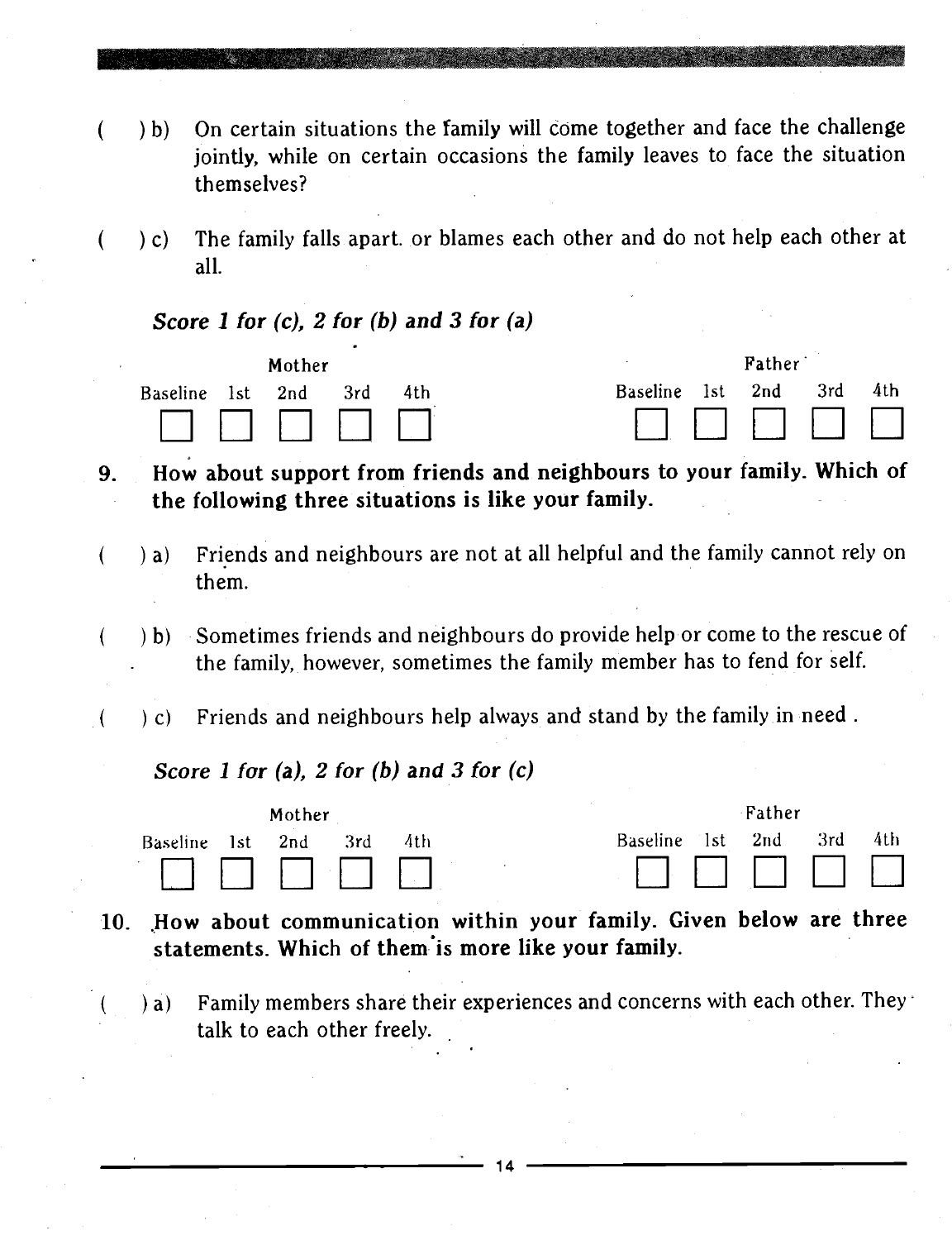- ) b) Most members in the family do not talk to each other, freely. They do not share their experiences, views or concerns.
- ) C) Family members have limited communication with each other. They talk to each other only when, it is absolutely necessary.

Score 1 for (b), 2 for (c) and 3 for (a)

(

€

 $\left($ 

 $\overline{(\ }$ 



- 11. Every family has its own rules as to who will do whaL In some families the roles and responsibilities are clearly defined, in the sense that everybody knows what is expected of him or her. But in the times of difficulty, the roles and responsibilities become flexible. The family members adapt themselves to new roles or take over the duties of other members as the situation demands. What happens in your family in times of difficulty?
	- a) Family members are unable to take over the roles and duties, as nobody has the time, or nobody wants to help.
	- b) Family members offer help to some extent only. They take over the duties for a short while. After that other solutions have to be found, you cannot depend upon them forever.
	- c) Family members rise to the occasion in the times of difficulty, and take over the roles and duties if so required.

Score 1 for (a), 2 for (b) and 3 for  $(c)$ 

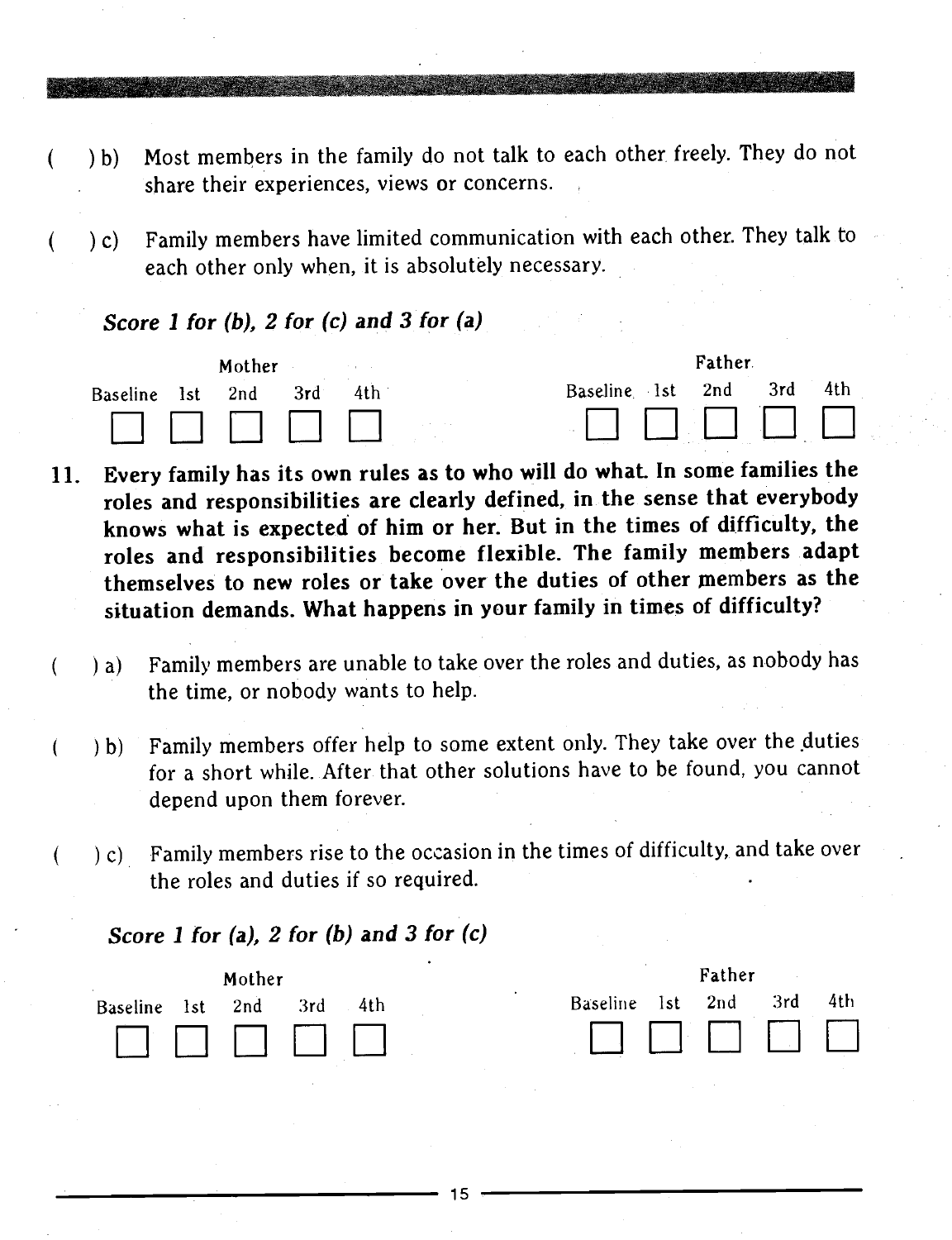12. Some families support and encourage their family members to grow to fullest potential. Which of the following statements truly describe your family.

- $\overline{(\ }$ ) a) Somewhat optimism is maintained, only to some extent family members encourage each other.
- € b) Members of our family think positively. Encourage each other to maintain positive outlook and hope for the best.
- ( ) c) Rather than encouraging. our family members criticise or blame each other, can't think positively.

### Score 1 for  $(c)$ , 2 for  $(a)$  and 3 for  $(b)$



- 13. Every family has to take important decisions, such as marriage, business parthership, or buying a house or other major issues. Please tell me how impOrtant decisions are taken in your family.
- $\left($ a) Juniors in the family are consulted, but the decision is taken only by the elders.
	- b) Elders in the family take decisions keeping in view the best interest of the entire family.
		- c) Family members are given an opportunity to discuss the matter with each other. Majority opinion is given due respect. This way all family members contribute in arriving at the decision.

### Score 1 for  $(b)$ , 2 for  $(a)$  and 3 for  $(c)$

 $\left($ 

€

|                  | Mother |       |       | Father                      |
|------------------|--------|-------|-------|-----------------------------|
| Baseline 1st 2nd |        | - 3rd | – 4th | 2nd<br>Baseline 1st<br>3rd. |
|                  |        |       |       |                             |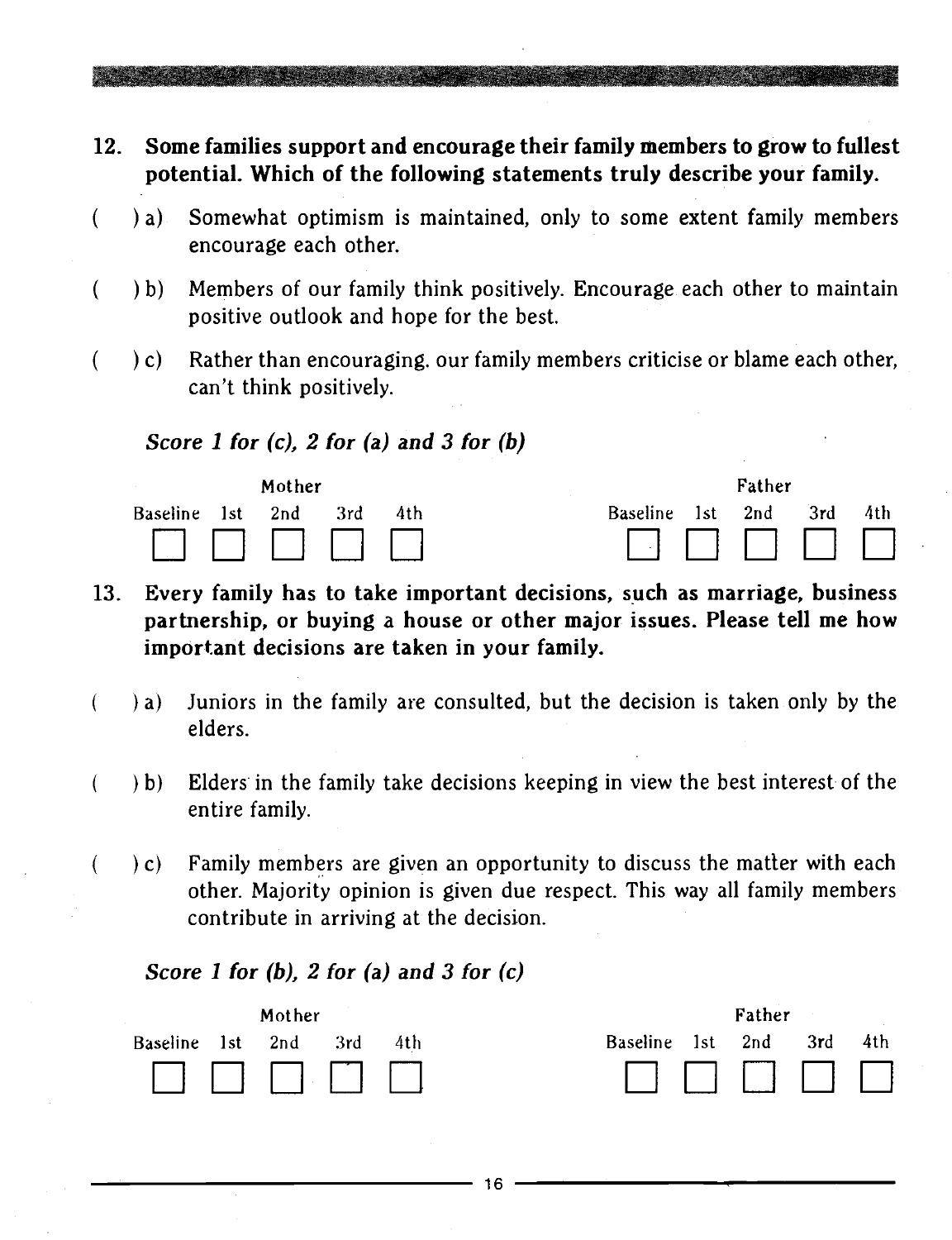- 14. How much time your family members are able to spend with each other. Which of the following three situations describe your family most appropriately.
- ) a) We spend lot of time together. We always find time for each other, no matter € how busy we are.
- b) Everybody is so busy. Nobody, has time to spend with each other. (
- c) Occasionally whenever it is possible we spend time with each other. (

### Score 1 for  $(b)$ , 2 for  $(c)$  and 3 for  $(a)$



- 15. Some families think it is necessary to provide independence to family members so that they can achieve optimally to the best of their talents and abilities in areas such as studies, vocation, hobbies, etc. which of the following three statements represents your family.
- a) There are lot of restrictions by the family on the individual to do things € what the family members consider is best for them.
- b) In certain areas complete liberty is given to family members while in some € areas restriction placed by the family.
- c) Family members are given full liberty to achieve what they consider is best € for them.

### Score 3 for  $(c)$ , 1 for  $(a)$  and 2 for  $(b)$

|                 |     | Mother |     |     |                 | Father |     |     |     |  |  |  |
|-----------------|-----|--------|-----|-----|-----------------|--------|-----|-----|-----|--|--|--|
| <b>Baseline</b> | 1st | 2nd    | 3rd | 4th | <b>Baseline</b> | 1st    | 2nd | 3rd | 4th |  |  |  |
|                 |     |        |     |     | 1               |        |     |     |     |  |  |  |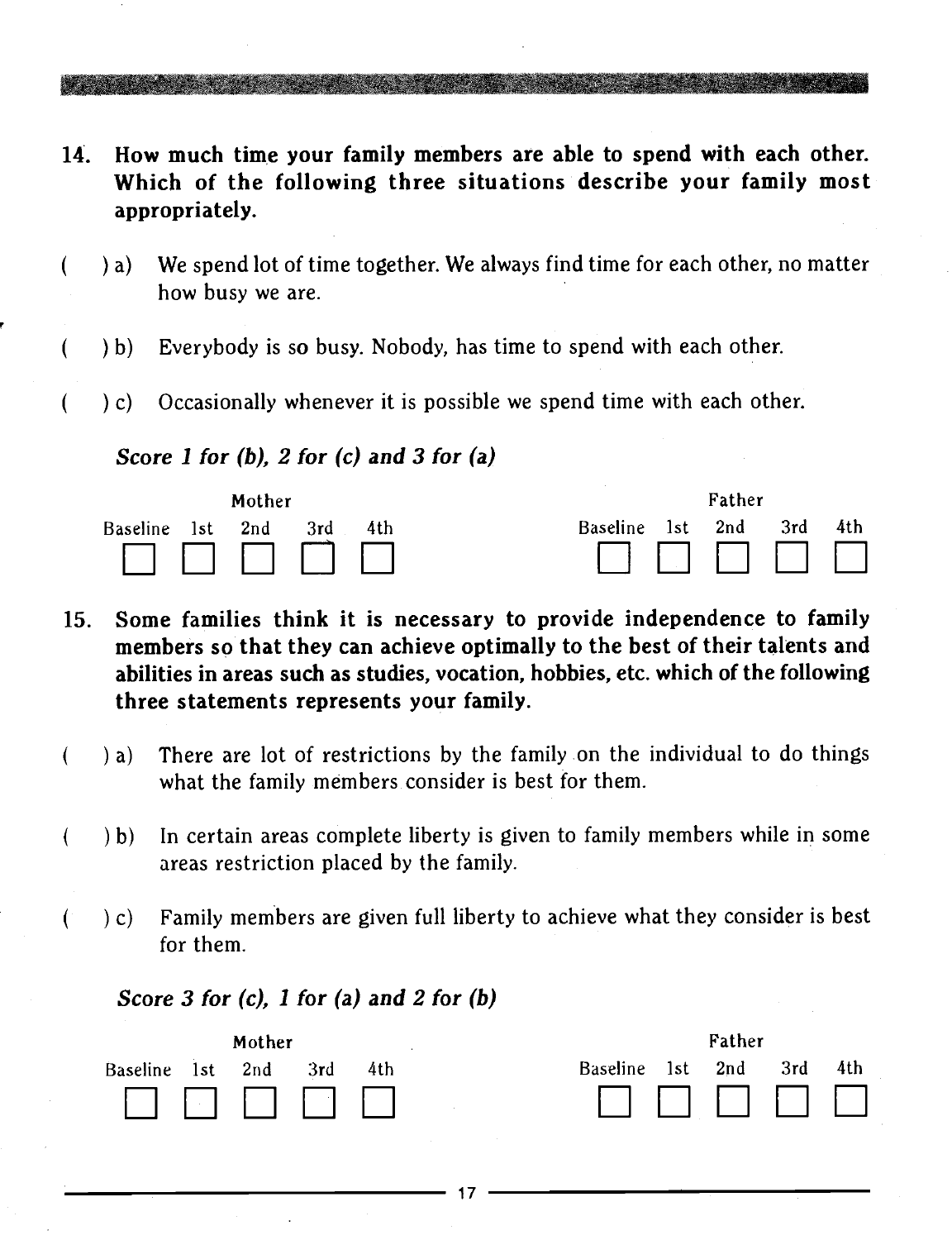# NIMH FAMILY EFFICACY SCALE (MIMPI - FES)

### PROFILE SHEET

### Client's Name: Family No: (person with mental retardation)

### Mother's Name:

| <b>AREAS</b>                                       | Baseline          | 1st<br>Assessment | 2nd<br>Assessment | 3rd<br>Assessment | 4th<br>Assessment |
|----------------------------------------------------|-------------------|-------------------|-------------------|-------------------|-------------------|
|                                                    | Obtained<br>score | Obtained<br>score | Obtained<br>score | Obtained<br>score | Obtained<br>score |
| <b>SACRIFICE</b><br>1.                             |                   |                   |                   | $\pmb{\ast}$      |                   |
| <b>FAITH IN GOD</b><br>2.                          |                   | ٠                 |                   |                   |                   |
| <b>FINANCIAL</b><br>3.                             |                   |                   |                   |                   |                   |
| <b>VALUES</b><br>4.                                |                   |                   |                   |                   |                   |
| <b>HEALTH</b><br>5.                                |                   |                   |                   |                   |                   |
| <b>TRUST</b><br>6.                                 | $\alpha$          |                   |                   |                   |                   |
| <b>ACCEPTANCE</b><br>7.                            |                   |                   |                   |                   |                   |
| <b>CRISIS</b><br>8.                                |                   |                   |                   |                   |                   |
| SOCIAL SUPPORT<br>9.                               |                   |                   |                   |                   |                   |
| 10. COMMUNICATION                                  |                   |                   |                   |                   |                   |
| <u> 11. ROLES &amp;</u><br><b>RESPONSIBILITIES</b> |                   |                   |                   |                   |                   |
| 12. OPTIMISM                                       |                   |                   |                   |                   |                   |
| 13. DECISIONS                                      |                   |                   |                   |                   |                   |
| <b>14. TIME</b>                                    |                   |                   |                   |                   |                   |
| 15. INDEPENDENCE                                   |                   |                   |                   |                   |                   |
| <b>GRAND TOTAL</b>                                 |                   |                   |                   |                   |                   |